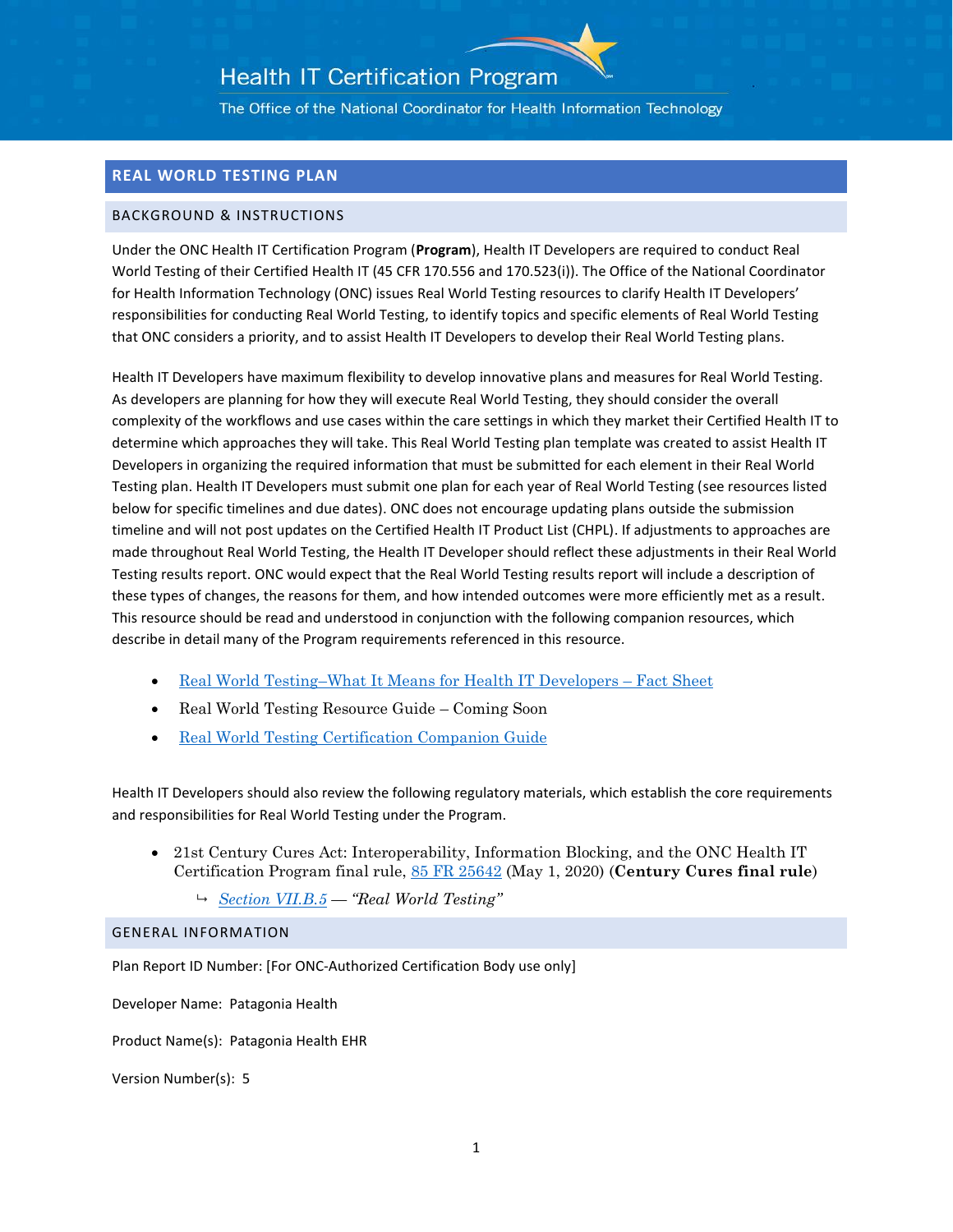The Office of the National Coordinator for Health Information Technology

Certified Health IT

Product List (CHPL) ID(s): 15.04.04.2139.Pata.05.00.1.180420

Developer Real World Testing Page URL:https://patagoniahealth.com/advantages/federal-ehr-incentives-realworld-testing/

#### JUSTIFICATION FOR REAL WORLD TESTING APPROACH

Consistent with the ONC's recommendation that "Real World Testing verify that deployed Certified Health IT continues to *perform as intended by conducting and measuring observations of interoperability and data exchange*", this test plan focuses on capturing and documenting the number of instances that certified capability is successfully utilized in the real world. In instances where no evidence exists due to zero adoption of a certified capability or the inability to capture evidence of successful use for other reasons, we will demonstrate the required certified capability in a semi-controlled setting as close to a "real world" implementation as possible.

It is important to note that Real World Testing is only one component of the Health IT Certification program used to demonstrate compliance with the program requirements. Real World Testing should augment and support testing that was conducted prior to certification being granted. It is not intended to duplicate the methods or results previously demonstrated. Instead, this test plan was developed to demonstrate that the certified capabilities have been successfully deployed for providers to use at their discretion in live settings.

We are using a 3-fold approach to demonstrate successful real-world implementations.

- Adoption Rate
- Summative Testing
- **Interactive Testing**

*Adoption rate* will be used to determine if/when certified capability is being used in the real world and to help identify differences in care settings. Evidence of high rates of implementation and usage indicate (but do not by themselves prove) a certified capability's usefulness and practical value. Evidence of low rates of implementation and usage might indicate a potential problem, of which there could be several different causes. Note, it is not the goal of this exercise to identify the individual causes of why a given certified capability may have a high or low adoption rate, but rather to identify the users and care settings for which a given test is relevant.

*Summative assessments* will be used to measure which certified actions were performed at the conclusion of a given time period. These will be conducted by running reports and examining audit logs from within the certified health IT module to help demonstrate the frequency of actions within the given time frame, and where possible, whether those actions were successful or unsuccessful. High success rates should be an indicator of a successful implementation of a given certified capability in a real-world setting.

*Interactive testing* will be used to demonstrate conformance to requirements where the adoption rate of a given certified capability is zero and to demonstrate ongoing compliance with updated standards and code sets (SVAP). Interactive tests will require a live test as opposed to examining historical usage statistics. The goal is to allow a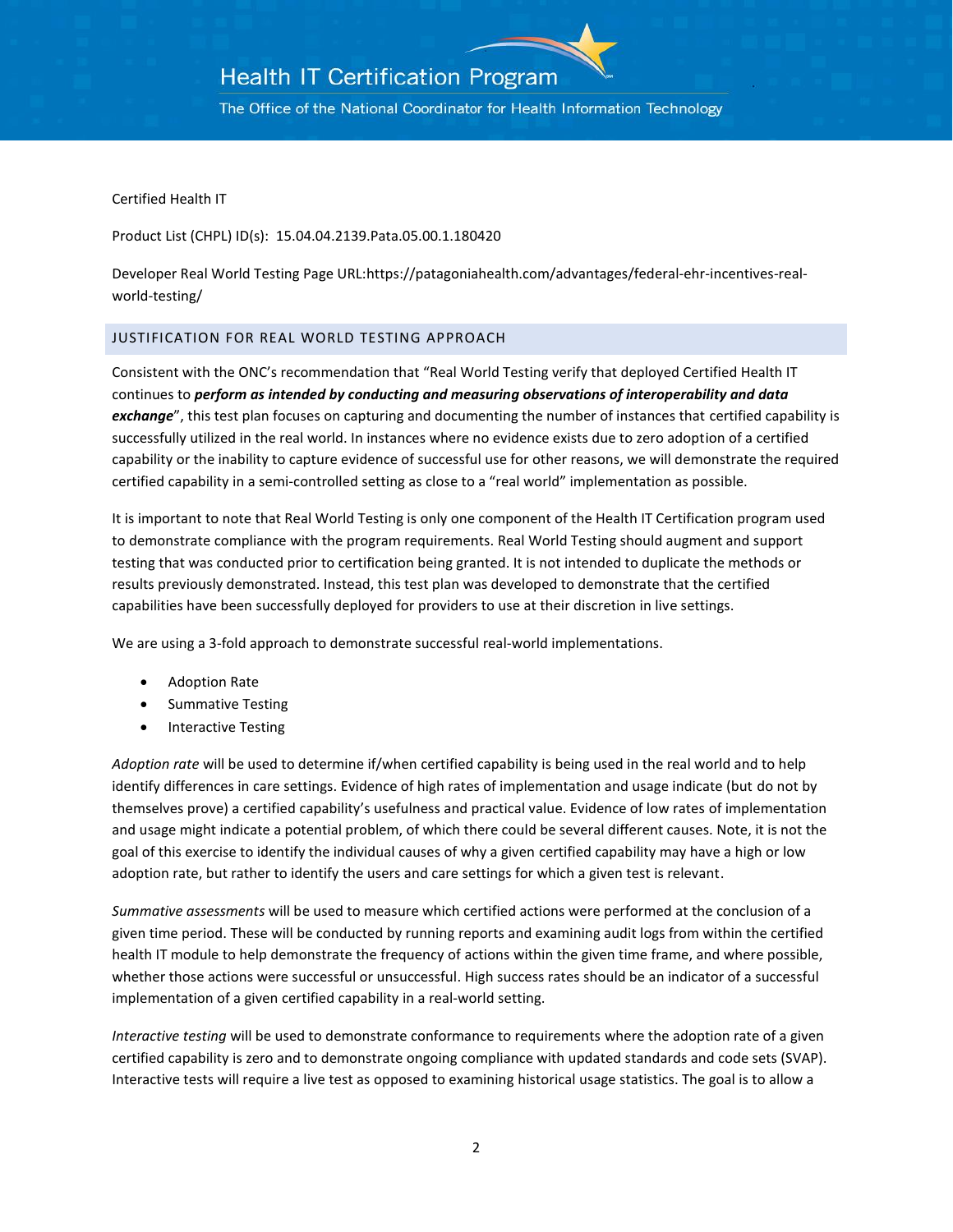The Office of the National Coordinator for Health Information Technology

user to demonstrate the certified Health IT module being used in a way consistent with their own practice or care setting.

### STANDARDS UPDATES (INCLUDING STANDARDS VERSION ADVANCEMENT PROCESS -SVAP AND USCDI)

Patagonia Health has not updated Patagonia Health EHR to any new standards as part of SVAP or the Cures Update criteria as of this date nor plan to prior to the execution of our Real World Test.

### CARE SETTINGS

Patagonia Health EHR is marketed primarily to underserved communities who treat patients with chronic conditions. We work with county health departments and other public health departments.

| <b>Care Setting</b>          | <b>Justification</b>                                                                                                                                                                                                                                                                                                                                                                                                                                                                                                                                       |
|------------------------------|------------------------------------------------------------------------------------------------------------------------------------------------------------------------------------------------------------------------------------------------------------------------------------------------------------------------------------------------------------------------------------------------------------------------------------------------------------------------------------------------------------------------------------------------------------|
| <b>Public Health Systems</b> | The Patagonia Health EHR helps Public Health Systems meet their<br>compliance requirements and stringent requirements around surveillance<br>and reporting due to county, state, federal, and grant funding by providing a<br>solution that meets their clinical and business workflow requirements. The<br>Patagonia Health solution provides high-quality clinical reports to make<br>patient care easier. Additionally, the system makes it easy to access and<br>share data with other healthcare providers in the community.                          |
| <b>Behavioral Health</b>     | The Patagonia Health EHR helps Behavioral Health Agencies meet and<br>organize their client records and improve workflows for behavioral health,<br>mental health, substance use disorder and psychosocial rehabilitation. Our<br>Behavioral Health EHR enables electronic charting for clinical assessments,<br>outpatient services, case management and residential services. The<br>Behavioral Health EHR apps included in our product can be integrated with<br>the public health and primary care apps to provide integrated care for the<br>clients. |

#### MEASURES USED IN OVERALL APPROACH

For each measurement/metric, describe the elements below:

- $\checkmark$  Description of the measurement/metric
- ✓ Associated certification criteria
- $\checkmark$  Care setting(s) that are addressed
- $\checkmark$  Justification for selected measurement/metric
- ✓ Expected Outcomes

#### ADOPTION RATES

The following metrics are applicable to all criteria and all care settings. These metrics will not be used directly to demonstrate interoperability or conformance to certification criteria. Instead, they will primarily be used to help determine the participants that will be in scope for this evaluation. They can also aid with the justification for other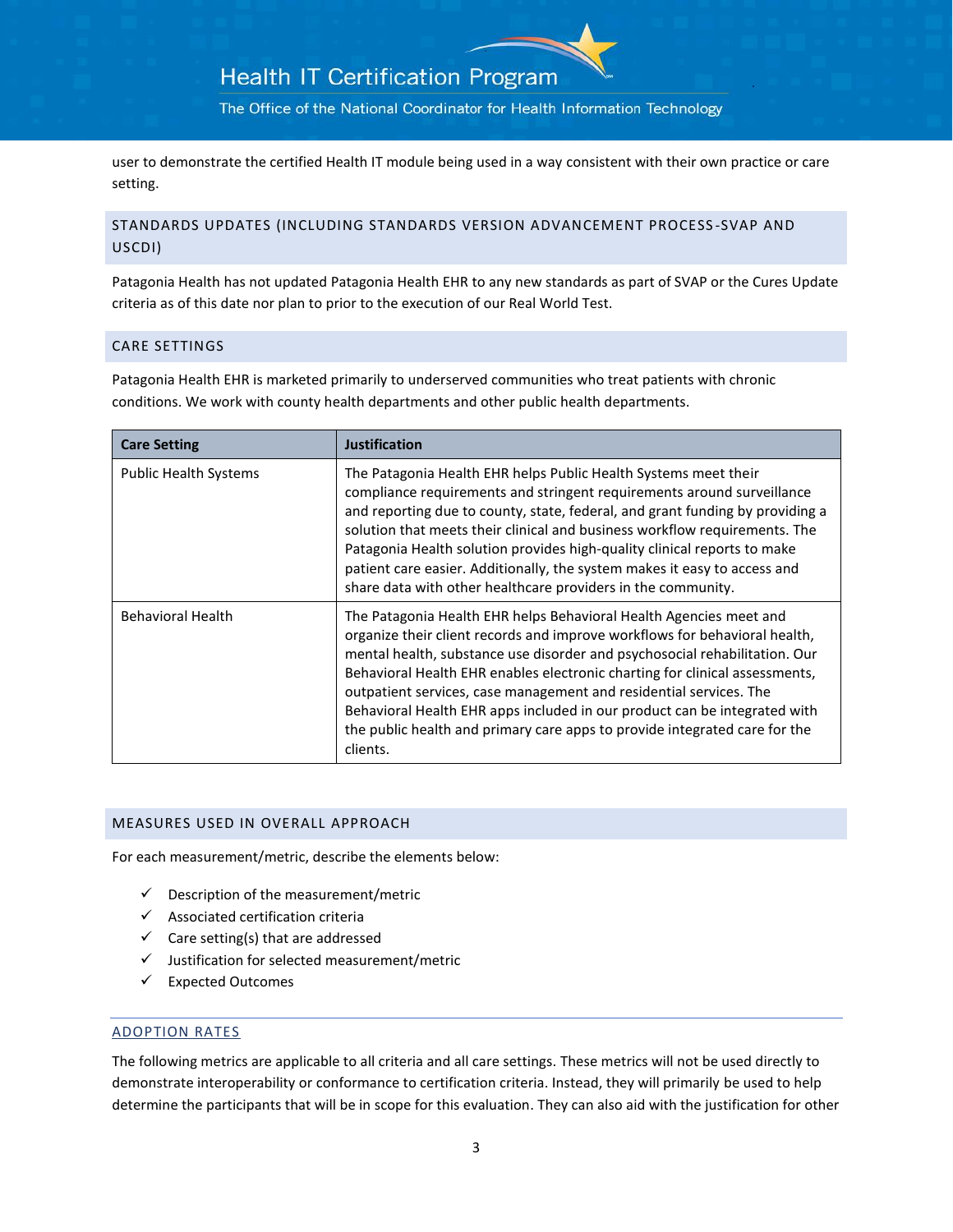The Office of the National Coordinator for Health Information Technology

metrics by providing additional context (i.e., extremely low adoption rates for certain certified capabilities will necessitate a different approach to testing).

| <b>Metric</b>                                                                                                                                                                                   | <b>Description</b>                                                                                                                                                                                           |
|-------------------------------------------------------------------------------------------------------------------------------------------------------------------------------------------------|--------------------------------------------------------------------------------------------------------------------------------------------------------------------------------------------------------------|
| Number of licensed installs/users of EHR<br>The definition of a "license" is<br>dependent upon the model<br>used (e.g., total number of<br>systems, total number of seats<br>per license, etc.) | Identify the total number of licensed installs/users of the certified<br>Health IT module, regardless of care setting, participation in<br>incentive programs, or use of certified capabilities.             |
| Number of active installs/users of EHR                                                                                                                                                          | Identify the total number of <b>active</b> installs and/or users of the<br>certified Health IT module, regardless of care setting, participation<br>in incentive programs, or use of certified capabilities. |

The following metrics are applicable to all criteria that are licensed separately from the base license and all care settings.

| <b>Metric</b>                                                                                    | <b>Description</b>                                                                                                                                 |
|--------------------------------------------------------------------------------------------------|----------------------------------------------------------------------------------------------------------------------------------------------------|
| Certified capabilities that are licensed<br>separately                                           | Identify which certified capabilities are licensed separately from the<br>base EHR license. Examples may include eRx, CQMs, public health,<br>etc. |
| Number of installs/users who licensed a<br>certified capability                                  | Where applicable, identify the number of licensed installs/users of a<br>given certified capability.                                               |
| Number of installs/users that have used<br>the certified capability in the preceding<br>365 days | Where applicable, identify the number of <i>active</i> installs/users of a<br>given certified capability.                                          |

### SUMMATIVE ASSESSMENT METRICS

The following metrics will be measured by viewing audit logs and reporting systems available to track the behavior of the certified Health IT module during a given time frame. All metrics are designed to reflect the core elements of the criteria, demonstrate interoperability, and demonstrate the success rate of the certified capability being used. In most cases we elected to record these metrics over a 90-day period to reflect the reporting periods typically required for compliance with the federal incentive programs.

The continued measurable use of certified capabilities will provide implicit evidence of successful implementation of the required certified capability. This is especially meaningful in cases where interoperability with outside systems is demonstrated. In cases where it is not possible to determine "success" via an explicit confirmation by a receiving system, success will be defined as a transmission was made where no error was received from the destination system or its intermediaries. Additionally, we will review internal customer and vendor issue tracking systems for reports of failures or unsatisfactory performance in the field.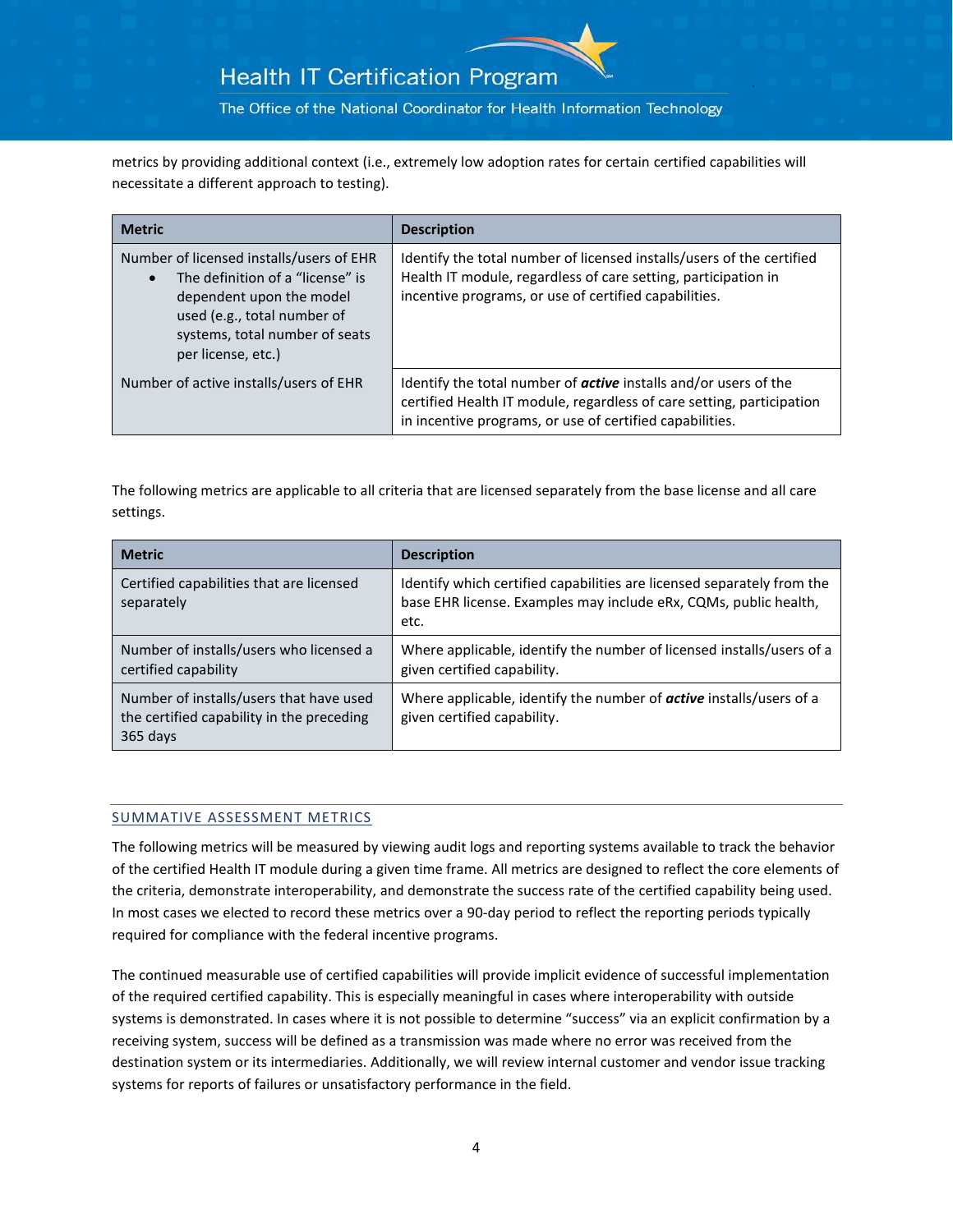The Office of the National Coordinator for Health Information Technology

None of the following criteria were updated to the Cures Update version of criteria prior to August 31, 2021. As a result, all testing is scheduled to be conducted against the 2015 Edition version of the criteria.

| <b>Criterion</b>                        | <b>Metric</b>                                                                                                                                                      | <b>Care Setting</b>                            | <b>Justification and Expected Outcome</b>                                                                                                                                                                                                                                                                                                                                                                                                                                                                                                                                                                                                                                                                                                                                                                                                                                                                                                                                                                                                                                                                                                                                                                                                           |  |
|-----------------------------------------|--------------------------------------------------------------------------------------------------------------------------------------------------------------------|------------------------------------------------|-----------------------------------------------------------------------------------------------------------------------------------------------------------------------------------------------------------------------------------------------------------------------------------------------------------------------------------------------------------------------------------------------------------------------------------------------------------------------------------------------------------------------------------------------------------------------------------------------------------------------------------------------------------------------------------------------------------------------------------------------------------------------------------------------------------------------------------------------------------------------------------------------------------------------------------------------------------------------------------------------------------------------------------------------------------------------------------------------------------------------------------------------------------------------------------------------------------------------------------------------------|--|
| 170.315(b)(1)<br>Transitions of<br>care | Over a 90-day period:<br>Number of CCDAs created<br>1)<br>Number of CCDAs sent via<br>2)<br>edge protocols<br>Number of CCDAs received<br>3)<br>via edge protocols | • Public Health Systems<br>• Behavioral Health | This criterion requires the ability of a certified<br>Health IT module to create CCDAs according to<br>specified standards and vocabulary code sets, as<br>well as send and receive CCDAs via edge<br>protocols. However, it is not possible to<br>consistently and reliably demonstrate that all<br>required standards and code sets were used<br>because not all CCDAs created in a real-world<br>setting contain all the necessary data elements.<br>Furthermore, it is not feasible to obtain copies of<br>CCDA documents from "outside" developers or<br>providers who have no incentive to participate in<br>this exercise. Therefore, we intend to<br>demonstrate the required certified capabilities by<br>demonstrating how often CCDAs are created and<br>exchanged with other systems to demonstrate the<br>certified capability is available and effective,<br>regardless of the frequency it is used. Our<br>expectation is there will be zero adoption of this<br>certified capability by our users, so we have<br>added interactive testing methodology for these<br>capabilities to the test plan below to demonstrate<br>the feature is available and functions as expected<br>should any users elect to begin using this feature. |  |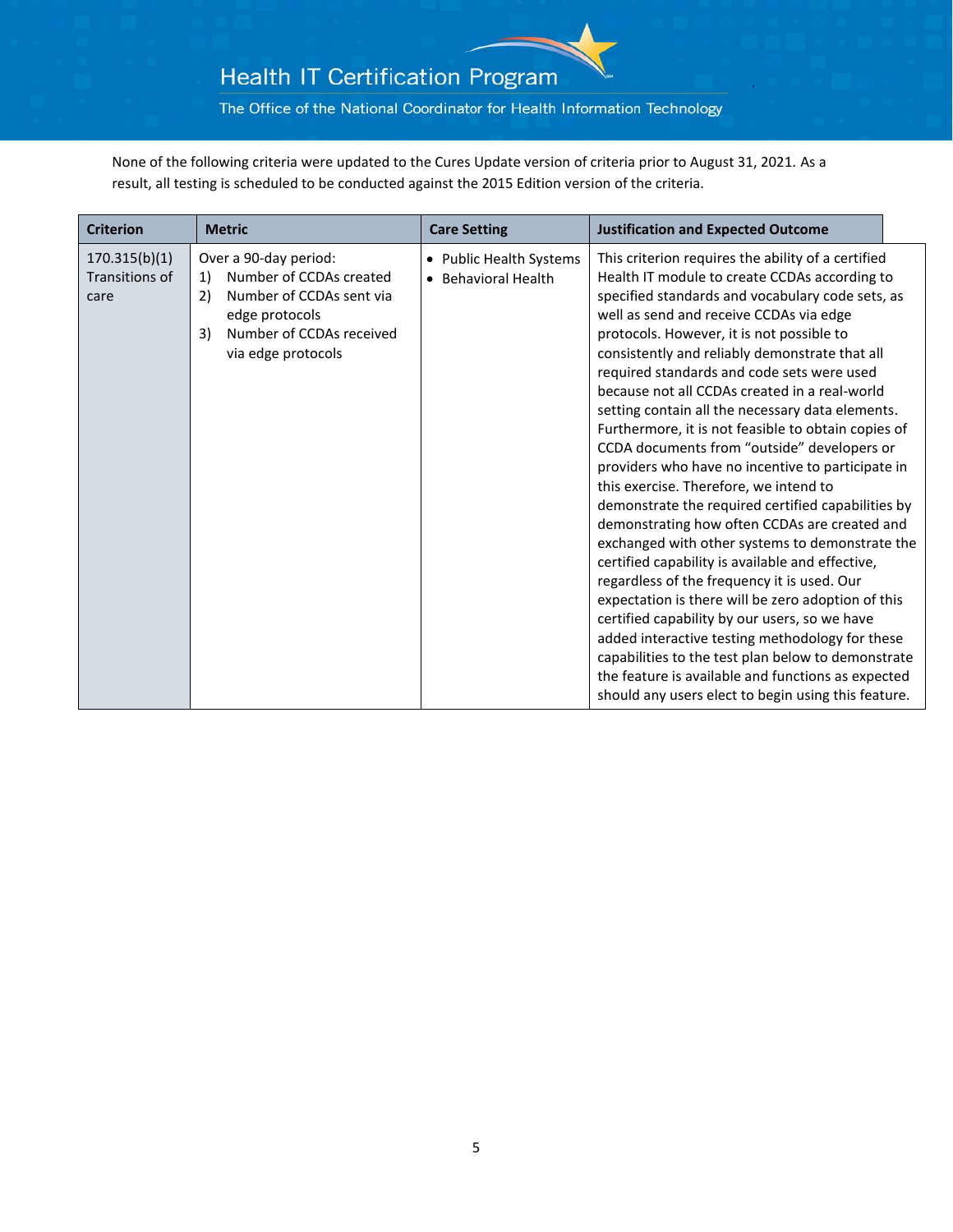| 170.315(b)(2)<br>Clinical<br>information<br>reconciliation<br>and<br>incorporation | Over a 90-day period:<br>Number of times a user<br>1)<br>reconciled medication list<br>data from a received CCDA<br>Number of times a user<br>2)<br>reconciled allergies and<br>intolerance list data from a<br>received CCDA<br>Number of times a user<br>3)<br>reconciled problem list data<br>from a received CCDA | • Public Health Systems<br>• Behavioral Health | This criterion requires the ability of a certified<br>Health IT module to take a CCDA received via an<br>outside system and match it to the correct<br>patient; reconcile the medication, allergy, and<br>problem lists; and then incorporate the lists into<br>the patient record. The expectation is each of<br>these steps is done electronically within the<br>certified Health IT module. While this certified<br>capability is available to our users, most providers<br>in the real world typically prefer to perform these<br>steps manually and elect to save any outside<br>received CCDAs as attachments to the patient<br>record. Therefore, we intend to record the<br>frequency that providers are electronically<br>reconciling and incorporating CCDAs that were<br>received from outside providers to demonstrate<br>the certified capability is available and effective,<br>regardless of the frequency it is used. Our<br>expectation is there will be zero adoption of this<br>certified capability by our users, so we have<br>added interactive testing methodology for these<br>capabilities to the test plan below to demonstrate<br>the feature is available and functions as expected<br>should any users elect to begin using this feature. |
|------------------------------------------------------------------------------------|-----------------------------------------------------------------------------------------------------------------------------------------------------------------------------------------------------------------------------------------------------------------------------------------------------------------------|------------------------------------------------|------------------------------------------------------------------------------------------------------------------------------------------------------------------------------------------------------------------------------------------------------------------------------------------------------------------------------------------------------------------------------------------------------------------------------------------------------------------------------------------------------------------------------------------------------------------------------------------------------------------------------------------------------------------------------------------------------------------------------------------------------------------------------------------------------------------------------------------------------------------------------------------------------------------------------------------------------------------------------------------------------------------------------------------------------------------------------------------------------------------------------------------------------------------------------------------------------------------------------------------------------------------------|
| $170.315(b)(3)$ :<br>Electronic<br>prescribing                                     | Over a 90-day period:<br>Number of prescriptions<br>1)<br>created<br>Number of prescriptions<br>2)<br>changed<br>Number of prescriptions<br>3)<br>canceled<br>Number of prescriptions<br>4)<br>renewed                                                                                                                | • Public Health Systems<br>• Behavioral Health | This criterion requires the ability of a<br>certified Health IT module to perform<br>prescription-related electronic transactions<br>(eRx) using required standards. However, it<br>is not possible to demonstrate the correct<br>standards were used because it is not<br>feasible to obtain copies of eRx documents<br>from "outside" companies or pharmacies<br>who have no incentive to participate.<br>Therefore, we intend to demonstrate the<br>required certified capabilities are effective<br>by demonstrating how often eRx<br>transactions are performed by examining<br>reports from our eRx partner. This will<br>demonstrate that not only are the eRx<br>transactions sent from the certified Health<br>IT module, but that the transactions are<br>successfully received by the eRx<br>clearinghouse. Our expectation is there will<br>be high utilization by providers with a high<br>success rate.                                                                                                                                                                                                                                                                                                                                                  |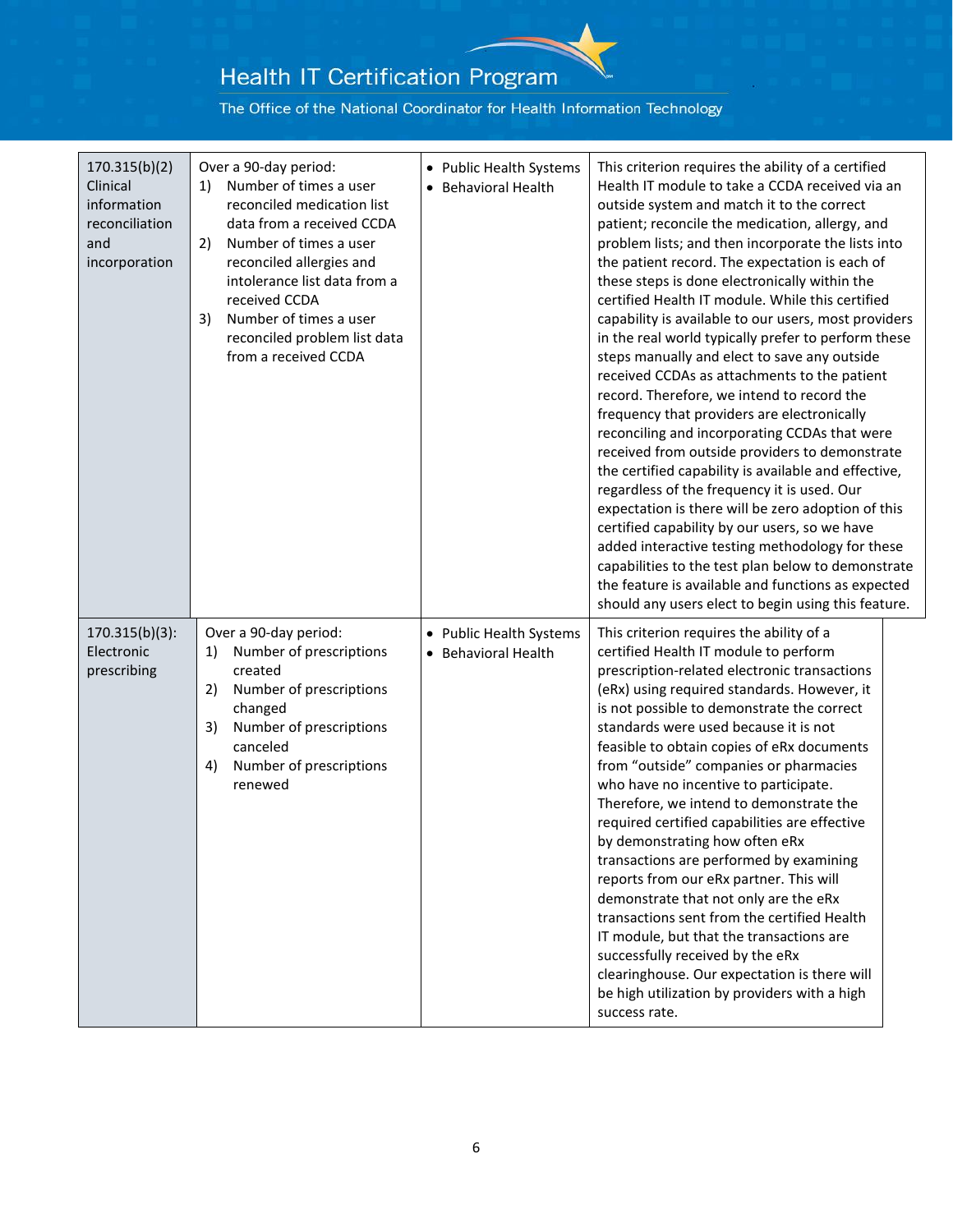| 170.315(b)(6)<br>Data export                                  | Over a 90-day period:<br>Number of times a data<br>1)<br>export was performed for a<br>patient<br>Number of times a data<br>2)<br>export was performed for<br>multiple patients in a single<br>transaction<br>Number of times a data<br>3)<br>export was performed for<br>all patients in a single<br>transaction | • Public Health Systems<br>• Behavioral Health | This criterion requires the ability of a<br>certified Health IT module to export a<br>summary of a patient's record in CCDA<br>format according to specified standards<br>and vocabulary code sets. However, it is<br>not possible to consistently and reliably<br>demonstrate that all required standards<br>and code sets were used because not all<br>CCDAs created in a real-world setting<br>contain all the necessary data elements.<br>Therefore, we intend to demonstrate the<br>certified capability is available and<br>effective, regardless of the frequency it is<br>used. Our expectation is there will be zero<br>adoption of this certified capability by our<br>users, so we have added interactive testing<br>methodology for these capabilities to the<br>test plan below to demonstrate the feature<br>is available and functions as expected<br>should any users elect to begin using this<br>feature. |
|---------------------------------------------------------------|-------------------------------------------------------------------------------------------------------------------------------------------------------------------------------------------------------------------------------------------------------------------------------------------------------------------|------------------------------------------------|-----------------------------------------------------------------------------------------------------------------------------------------------------------------------------------------------------------------------------------------------------------------------------------------------------------------------------------------------------------------------------------------------------------------------------------------------------------------------------------------------------------------------------------------------------------------------------------------------------------------------------------------------------------------------------------------------------------------------------------------------------------------------------------------------------------------------------------------------------------------------------------------------------------------------------|
| $170.315(c)(1-3)$ :<br>Clinical quality<br>measures<br>(CQMs) | Over a 90-day period:<br>Number of measures<br>1)<br>recorded during the period<br>2)<br>Number of QRDA Category<br>1 files exported<br>Number of QRDA Category<br>3)<br>1 files imported (if<br>applicable)<br>Number of QRDA Category<br>5)<br>3 aggregate report(s)<br>created over the period                 | • Public Health Systems<br>• Behavioral Health | These criteria will be tested together. C1<br>requires a certified Health IT module to<br>record required data, calculate CQMs from<br>the recorded data, and export the data in<br>QRDA Category 1 format. C2 requires a<br>certified Health IT module must be able to<br>import data from a QRDA Category 1<br>formatted file and calculate the CQMs<br>based on that data. C3 requires a certified<br>Health IT module must be able to create a<br>QRDA Category 1 formatted file and a<br>QRDA Category 3 aggregate report to be<br>used for transmitting CQM data to CMS.<br>We intend to record the frequency that<br>CQM files are imported and/or exported by<br>providers to demonstrate the certified<br>capability is available and effective,<br>regardless of the frequency it is used. Our<br>expectation is there will be moderate<br>utilization by providers with a high success<br>rate.                  |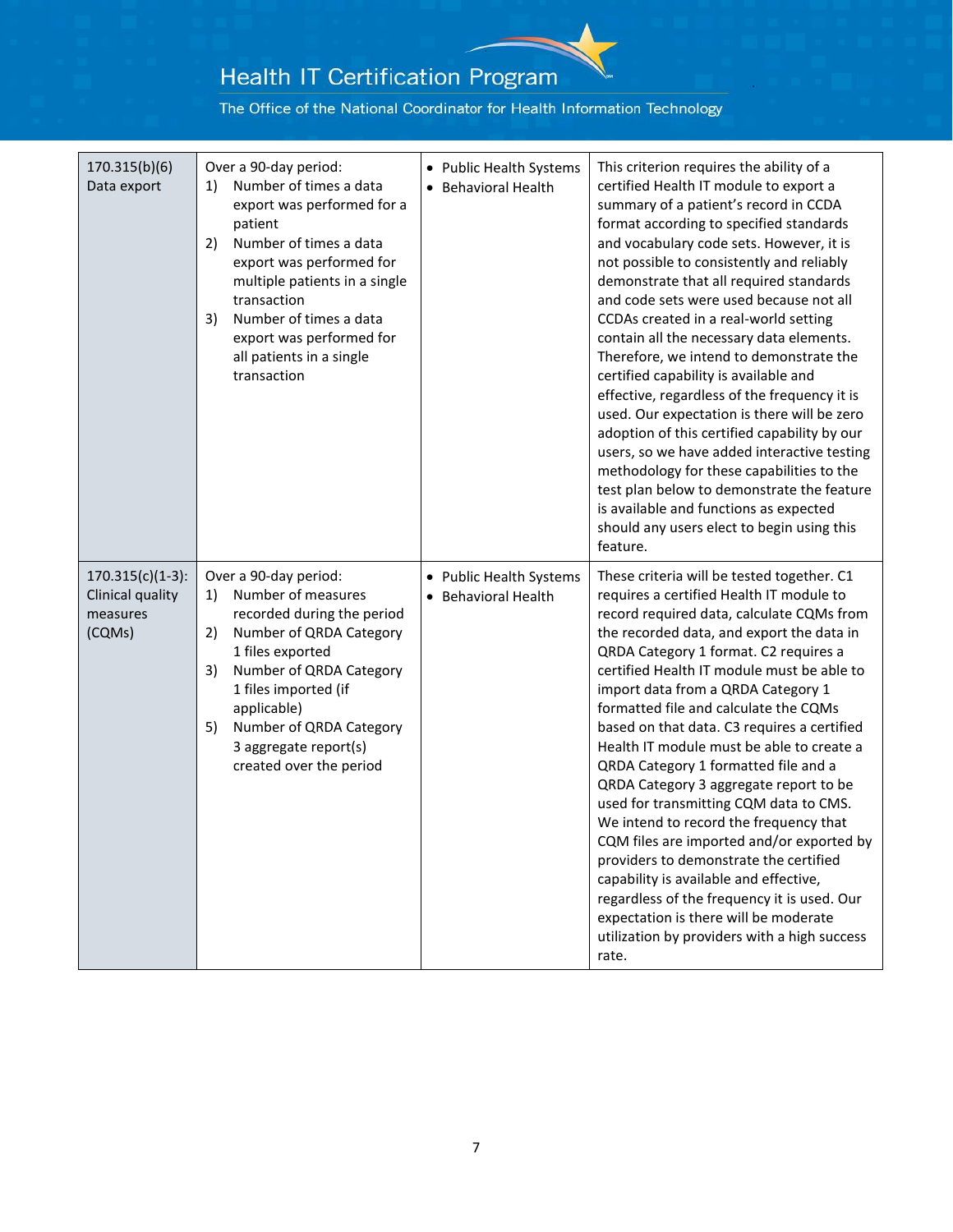| 170.315(e)(1)<br>View,<br>download, and<br>transmit to 3rd<br>party                          | Over a 90-day period:<br>Number of views of health<br>1)<br>information by a patient or<br>authorized representative<br>Number of downloads of<br>2)<br>health information by a<br>patient or authorized<br>representative<br>Number of transmissions of<br>3)<br>health information by a<br>patient or authorized<br>representative using<br>unencrypted email<br>Number of transmissions of<br>4)<br>health information by a<br>patient or authorized<br>representative using<br>encrypted method | • Public Health Systems<br>• Behavioral Health | This criterion requires the ability of a<br>certified Health IT module to provide<br>patients access to a patient portal with the<br>ability to view, download, and send their<br>health care records to other providers via<br>encrypted or unencrypted transmission<br>methods in CCDA format. We intend to<br>record the frequency that patients are<br>viewing, downloading, and transmitting<br>their records from the portal using the<br>certified capabilities to demonstrate the<br>certified capability is available and<br>effective, regardless of the frequency it is<br>used. Our expectation is there will be zero<br>adoption of this certified capability by our<br>users, so we have added interactive testing<br>methodology for these capabilities to the<br>test plan below to demonstrate the feature<br>is available and functions as expected<br>should any users elect to begin using this<br>feature. |
|----------------------------------------------------------------------------------------------|-----------------------------------------------------------------------------------------------------------------------------------------------------------------------------------------------------------------------------------------------------------------------------------------------------------------------------------------------------------------------------------------------------------------------------------------------------------------------------------------------------|------------------------------------------------|---------------------------------------------------------------------------------------------------------------------------------------------------------------------------------------------------------------------------------------------------------------------------------------------------------------------------------------------------------------------------------------------------------------------------------------------------------------------------------------------------------------------------------------------------------------------------------------------------------------------------------------------------------------------------------------------------------------------------------------------------------------------------------------------------------------------------------------------------------------------------------------------------------------------------------|
| $170.315(f)(1)$ :<br>Transmission to<br>immunization<br>registries                           | Over 3 separate unique 10-day<br>periods within a 90-day window:<br>Number (or percentage) of<br>1)<br>immunization records<br>submitted to the<br>immunization record                                                                                                                                                                                                                                                                                                                              | • Public Health Systems<br>• Behavioral Health | This criterion requires the ability of a<br>certified Health IT module to transmit<br>immunization data to a registry using a<br>specified format. We intend to record the<br>frequency that immunization data is<br>submitted to registries by providers to<br>demonstrate the certified capability is<br>available and effective, regardless of the<br>frequency it is used. Our expectation is<br>there will be low utilization by providers<br>with a high success rate.                                                                                                                                                                                                                                                                                                                                                                                                                                                    |
| 170.315(f)(2)<br>Transmission to<br>public health<br>agencies -<br>syndromic<br>surveillance | Over 3 separate unique 10-day<br>periods within a 90-day window:<br>Total number of syndromic<br>1)<br>surveillance events created<br>and submitted                                                                                                                                                                                                                                                                                                                                                 | • Public Health Systems<br>• Behavioral Health | This criterion requires the ability of a<br>certified Health IT module to transmit<br>syndrome-based public health surveillance<br>data to a registry using a specified format.<br>We intend to record the frequency that<br>syndromic surveillance data is submitted to<br>registries by providers to demonstrate the<br>certified capability is available and<br>effective, regardless of the frequency it is<br>used. Our expectation is there will be zero<br>adoption of this certified capability by our<br>users, so we have added interactive testing<br>methodology for these capabilities to the<br>test plan below to demonstrate the feature<br>is available and functions as expected<br>should any users elect to begin using this<br>feature.                                                                                                                                                                    |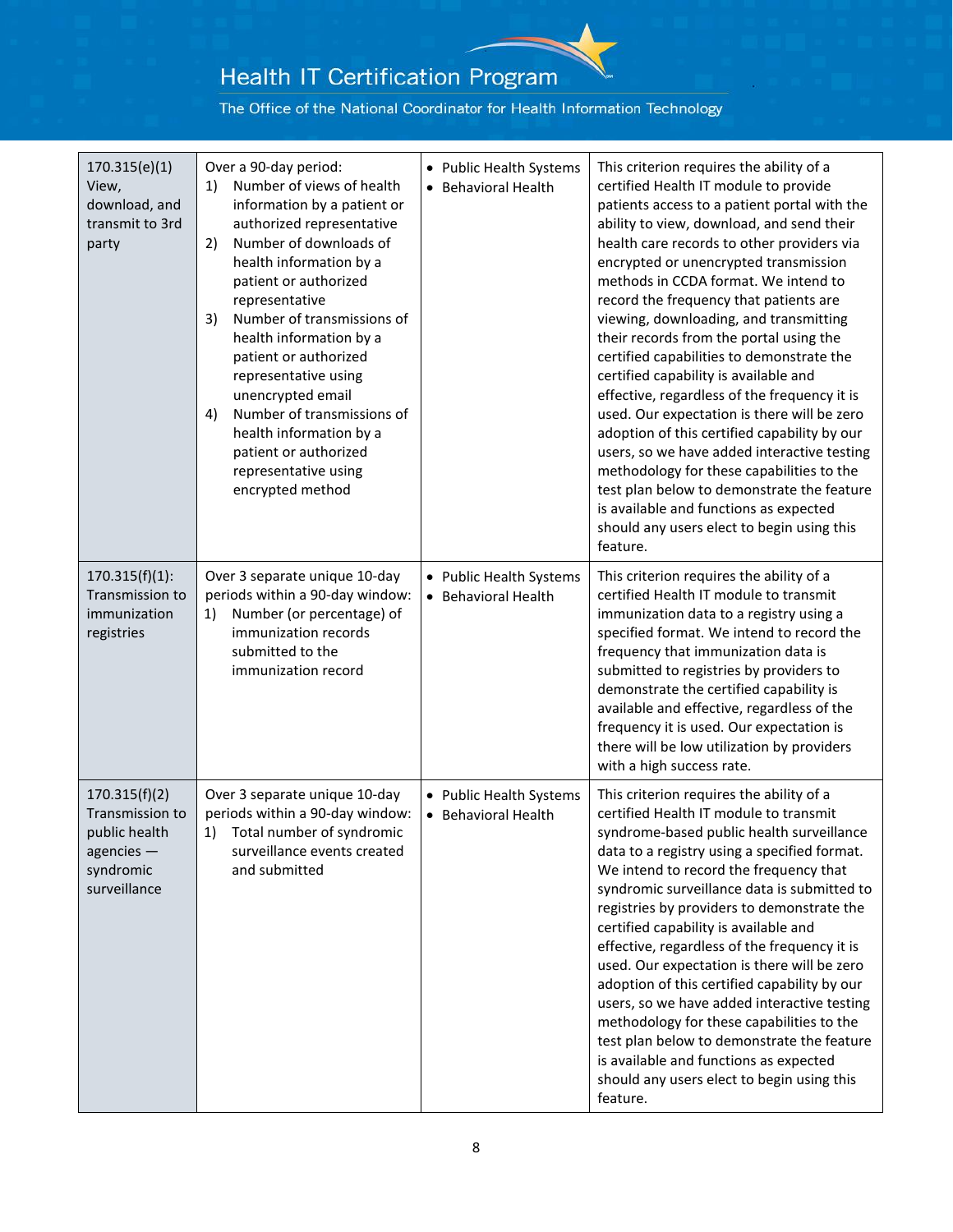| 170.315(g)(7)<br>Application<br>$access -$<br>patient<br>selection     | Number of requests for a<br>1)<br>patient ID or token<br>Number of requests that<br>2)<br>provided sufficient<br>information to provide a<br>valid response<br>Number of follow-up<br>3)<br>requests made using the<br>provided patient ID or<br>token                                                                        | • Public Health Systems<br>• Behavioral Health | This criterion requires the certified Health<br>IT module to provide an API and supporting<br>documentation that enable external<br>applications to request a unique patient<br>identifier from the certified Health IT<br>module that can be used to request<br>additional patient data. We intend to<br>record the frequency that patient ID<br>requests are received by providers via API<br>to demonstrate the certified capability is<br>available and effective, regardless of the<br>frequency it is used. Our expectation is<br>there will be zero adoption of this certified<br>capability by our users, so we have added<br>interactive testing methodology for these<br>capabilities to the test plan below to<br>demonstrate the feature is available and<br>functions as expected should any users<br>elect to begin using this feature. |
|------------------------------------------------------------------------|-------------------------------------------------------------------------------------------------------------------------------------------------------------------------------------------------------------------------------------------------------------------------------------------------------------------------------|------------------------------------------------|-------------------------------------------------------------------------------------------------------------------------------------------------------------------------------------------------------------------------------------------------------------------------------------------------------------------------------------------------------------------------------------------------------------------------------------------------------------------------------------------------------------------------------------------------------------------------------------------------------------------------------------------------------------------------------------------------------------------------------------------------------------------------------------------------------------------------------------------------------|
| 170.315(g)(8)<br>Application<br>$access - data$<br>category<br>request | Number of requests for a<br>1)<br>patient's data made by an<br>application via a data<br>category request using a<br>valid patient ID or token<br>2)<br>Number of requests for a<br>patient's data made by an<br>application via a data<br>category request using a<br>valid patient ID or token for<br>a specific date range | • Public Health Systems<br>• Behavioral Health | This criterion requires the certified Health<br>IT module to provide an API and supporting<br>documentation that enable external<br>applications to request patient data by<br>category from the certified Health IT<br>module. We intend to record the frequency<br>that patient data requests by category are<br>received by providers and fulfilled via API<br>to demonstrate the certified capability is<br>available and effective, regardless of the<br>frequency it is used. Our expectation is<br>there will be zero adoption of this certified<br>capability by our users, so we have added<br>interactive testing methodology for these<br>capabilities to the test plan below to<br>demonstrate the feature is available and<br>functions as expected should any users<br>elect to begin using this feature.                               |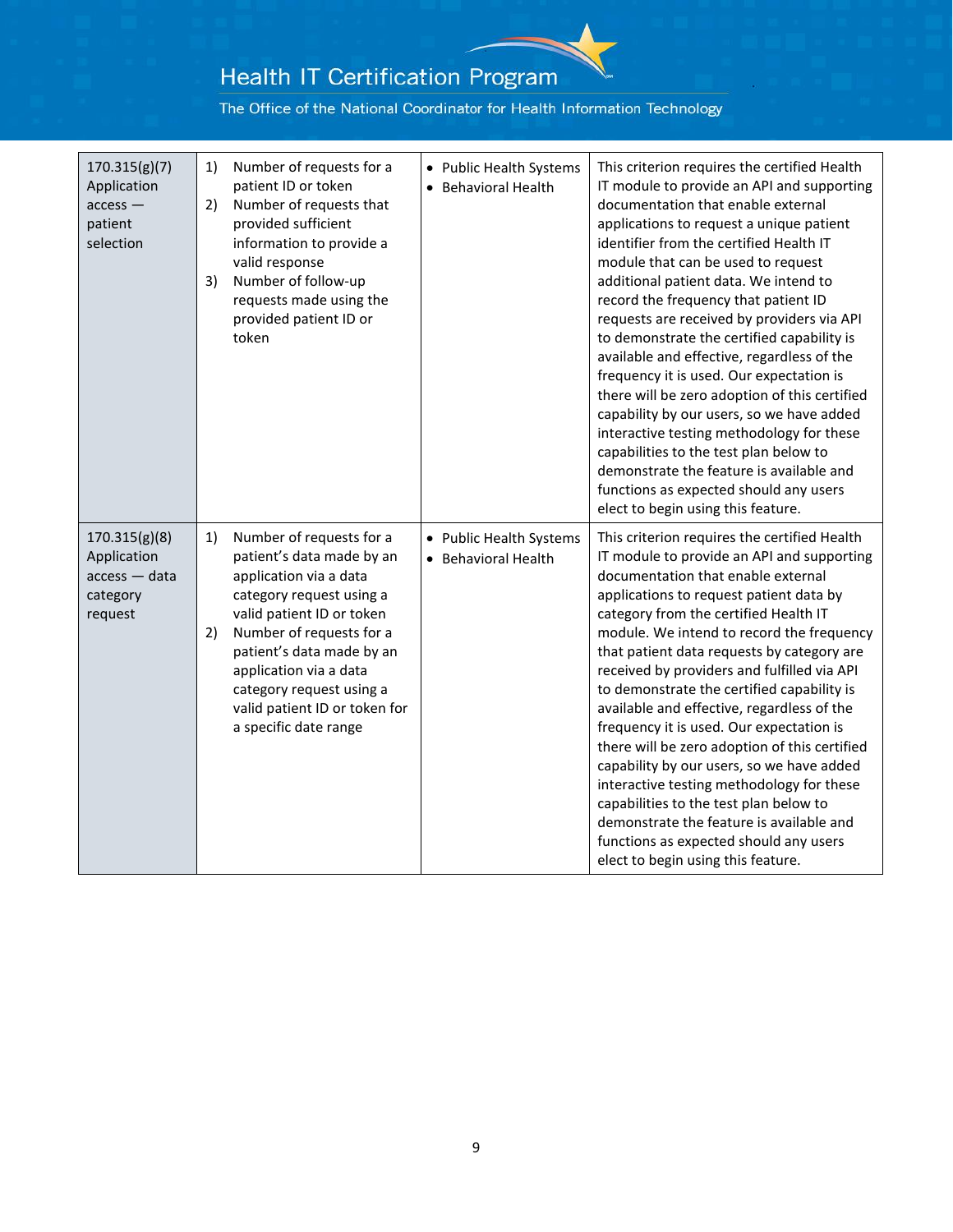The Office of the National Coordinator for Health Information Technology

| 170.315(g)(9)<br>Application<br>$access - all$<br>data request | Number of requests for a<br>1)<br>patient's Summary Record<br>made by an application via<br>an all data category request<br>using a valid patient ID or<br>token<br>Number of requests for a<br>2)<br>patient's Summary Record<br>made by an application via<br>an all data category request<br>using a valid patient ID or<br>token for a specific date<br>range | • Public Health Systems<br>• Behavioral Health | This criterion requires the certified Health<br>IT module to provide an API and supporting<br>documentation that enable external<br>applications to request all categories of<br>patient data defined in the CCDS from the<br>certified Health IT module. We intend to<br>record the frequency that patient data<br>requests for all categories are received by<br>providers and fulfilled via API to<br>demonstrate the certified capability is<br>available and effective, regardless of the<br>frequency it is used. Our expectation is<br>there will be zero adoption of this certified<br>capability by our users, so we have added<br>interactive testing methodology for these<br>capabilities to the test plan below to<br>demonstrate the feature is available and<br>functions as expected should any users<br>elect to begin using this feature. |
|----------------------------------------------------------------|-------------------------------------------------------------------------------------------------------------------------------------------------------------------------------------------------------------------------------------------------------------------------------------------------------------------------------------------------------------------|------------------------------------------------|-------------------------------------------------------------------------------------------------------------------------------------------------------------------------------------------------------------------------------------------------------------------------------------------------------------------------------------------------------------------------------------------------------------------------------------------------------------------------------------------------------------------------------------------------------------------------------------------------------------------------------------------------------------------------------------------------------------------------------------------------------------------------------------------------------------------------------------------------------------|
|----------------------------------------------------------------|-------------------------------------------------------------------------------------------------------------------------------------------------------------------------------------------------------------------------------------------------------------------------------------------------------------------------------------------------------------------|------------------------------------------------|-------------------------------------------------------------------------------------------------------------------------------------------------------------------------------------------------------------------------------------------------------------------------------------------------------------------------------------------------------------------------------------------------------------------------------------------------------------------------------------------------------------------------------------------------------------------------------------------------------------------------------------------------------------------------------------------------------------------------------------------------------------------------------------------------------------------------------------------------------------|

### INTERACTIVE TESTING

The following test plans will be executed to demonstrate Real World certified capabilities for criteria where metrics are not available. Patagonia Health serves two major areas (public health and behavioral health), where patients are often low-income individuals with limited adoption of technology. Providers in those settings do not typically use a high-level of technology to communicate with their patients and therefore do not have existing workflows that use CDA documents or APIs. Furthermore, the patient population is not very mobile, so the migration of data from one EHR to another does not happen often, unlike Mainstream Healthcare. The criteria to be evaluated using interactive testing are:

- 170.315(b)(1) Transitions of care
- 170.315(b)(2) Clinical information reconciliation and incorporation
- 170.315(b)(6) Data export
- 170.315(e)(1) View, Download and Transmit to a  $3^{rd}$  Party
- 170.315(f)(2) Transmission to public health agencies syndromic surveillance
- $170.315(g)(7 9)$  Application access

### **Justification for this approach**

• Core ONC certification requirements were implemented as Patagonia Health services the public health and behavioral health care settings. Patagonia Health EHR is a SaaS based product that is used by smaller health agencies and publicly funded agencies with low-income patients who often do not have access to insurance or technology and as a result there is limited use of patient portals or patient facing API. Additionally, because patients do not typically move between EHRs, CCDA documents are not often used for data migration workflows.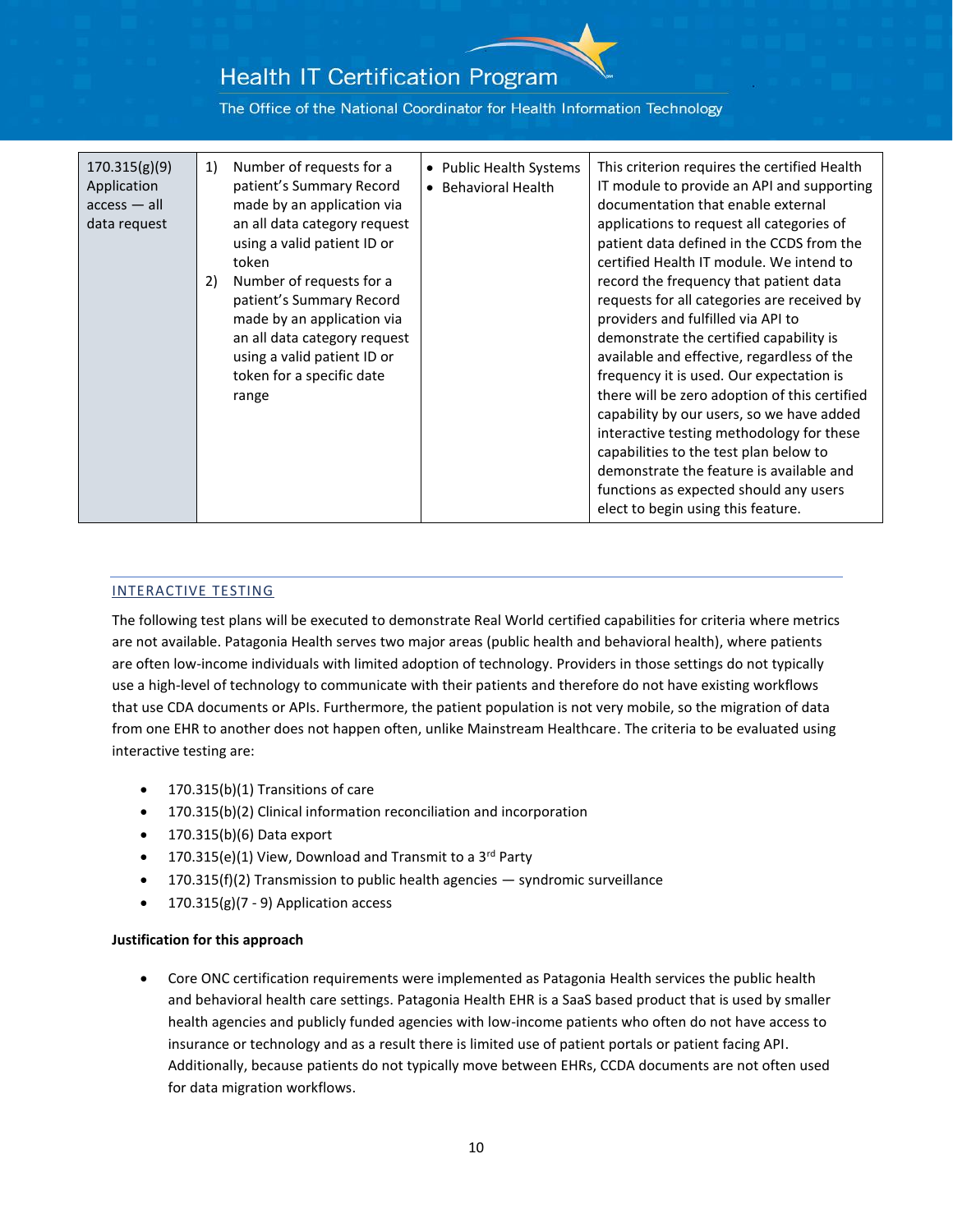The Office of the National Coordinator for Health Information Technology

- Funding is what keeps the smaller health agencies and publicly funded providers sustained. The SaaS model is optimal for smaller organizations because providers are not required to maintain their own IT staff because Patagonia is able to provide that service. We were originally expecting to expose features such as scheduling and appointment functionality through the API, but there has not been adoption of these features yet. We suspect that due to the lack of dedicated IT staff and lack of technology focus of patients, that API criteria are not a priority for adoption.
- Behavioral Health is more focused on progress notes and use less of the ONC certified capabilities within the certified Health IT module. They may use different forms, but data collection, communication methods for interoperability are identical.

#### **High Level Interactive Test Plan:**

- **Care Settings**: Patagonia is currently used in the Public Health System sector and Behavioral Health setting.
- **Test Environment:** Interactive testing for Behavioral Health will be performed in a cloud-based staging environment typically used for sales and demonstrations. This environment is an exact copy of a facility deployment but without the live patient data. This is a client requirement due to the sensitive nature of behavioral health and mental health information. Interactive testing for Public Health Systems will be performed in a live cloud-based production environment.
	- o Patagonia Health will use recorded teleconference sessions to capture results of interactive testing.
	- $\circ$  Patagonia Health will perform real world testing on a representative number of deployments in order to demonstrate that this functionality exists and functions in an identical manner in all cloud-based deployments.
- **Test Data**: For Behavior Health Patagonia Health will use test patients that will be entered into the mirror environment including the CCDS fields that represent the behavioral health environment including the CCDS fields that represent the behavioral health environment, including:
	- o Demographics
	- o Care team
	- o Diagnoses (using ICD10)
	- o Medication History
	- o Medication allergies
	- o Encounter notes
	- o Behavioral Health Treatment plan
- For Public Health Systems Patagonia Health will be performed using test patient data in the live production environment in order to represent characteristics of real-world deployments. Precautions will be taken to reduce the risk of exposure of PHI.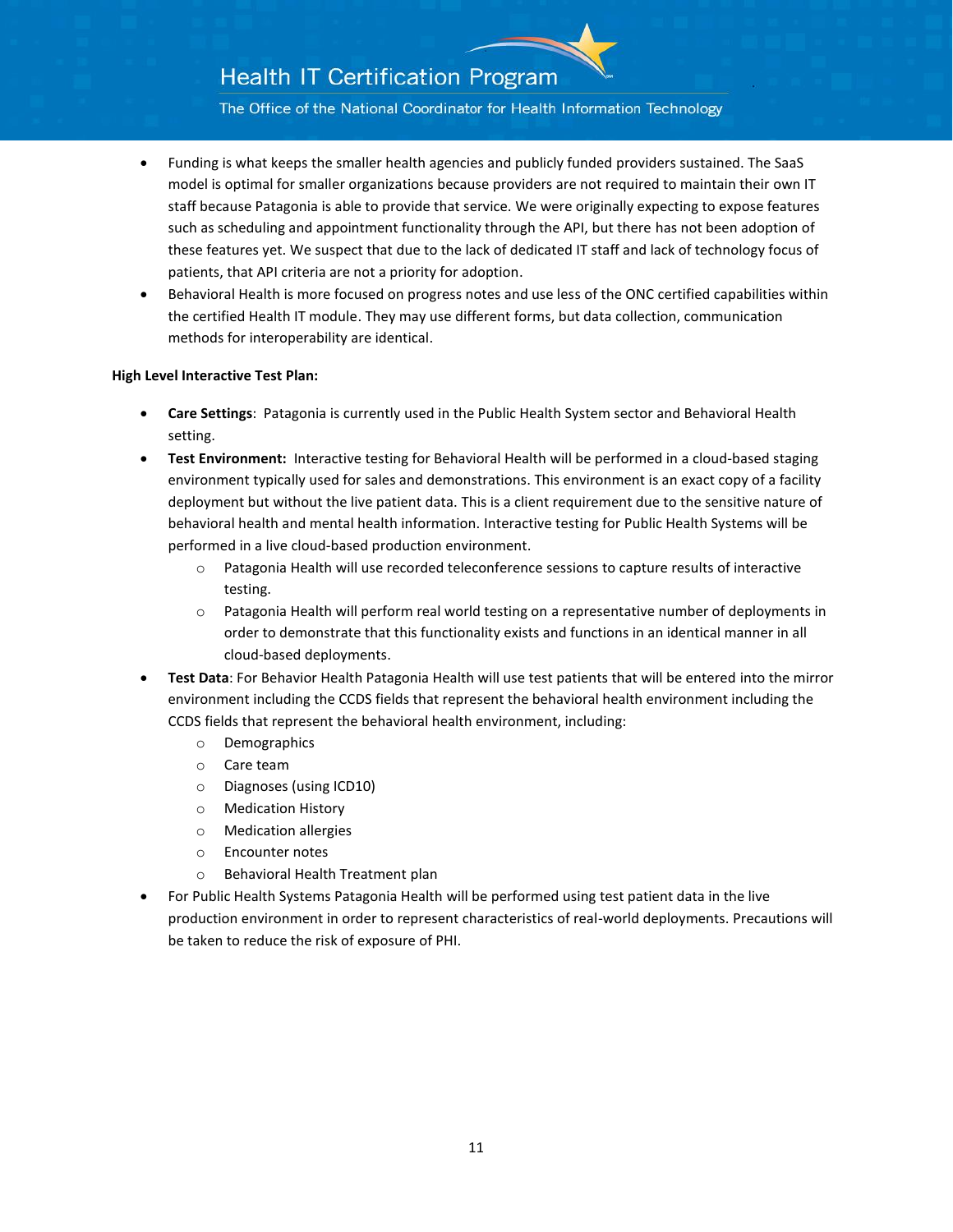| <b>Criterion</b>                                                                                                                                                                                                                                                                    | <b>Interactive Test Plan</b>                                                                                                                                                                                                                                                                                                                                                  | <b>Justification and Expected Outcome</b>                                                                                                                                                                                                                                                                                                                                                                                                                                                                                                                                                                                                                                                                                                                                                                                                                                                                                                                                                                                                                                                                                                                                                                                                                                                                                                                                                                                                                                                                                                                                                                                                                                                               |
|-------------------------------------------------------------------------------------------------------------------------------------------------------------------------------------------------------------------------------------------------------------------------------------|-------------------------------------------------------------------------------------------------------------------------------------------------------------------------------------------------------------------------------------------------------------------------------------------------------------------------------------------------------------------------------|---------------------------------------------------------------------------------------------------------------------------------------------------------------------------------------------------------------------------------------------------------------------------------------------------------------------------------------------------------------------------------------------------------------------------------------------------------------------------------------------------------------------------------------------------------------------------------------------------------------------------------------------------------------------------------------------------------------------------------------------------------------------------------------------------------------------------------------------------------------------------------------------------------------------------------------------------------------------------------------------------------------------------------------------------------------------------------------------------------------------------------------------------------------------------------------------------------------------------------------------------------------------------------------------------------------------------------------------------------------------------------------------------------------------------------------------------------------------------------------------------------------------------------------------------------------------------------------------------------------------------------------------------------------------------------------------------------|
| All Criteria<br>creating CCDA<br>170.315(b)(1)<br>Transitions of<br>care<br>$170.315 (b)(2)$ :<br>Clinical<br>information<br>reconciliation<br>and<br>incorporation<br>$170.315(b)(6)$ :<br>Data export<br>$170.315(e)(1)$ :<br>View,<br>Download and<br>Transmit to a<br>3rd Party | Patagonia Health will provide<br>audit logs that demonstrate<br>adoption of the HER software<br>and creation of encounter notes<br>on a weekly basis, to provide<br>evidence that the HER is being<br>used on a daily basis, however<br>without the use of any CDA or<br>Portal functionality for both<br><b>Behavioral Health and Public</b><br>Health System care settings. | Justification: The Public Health and Behavioral<br>Health patient populations which Patagonia<br>Health customers serve do not use technology to<br>retrieve their health information and they<br>typically do not need to export their health<br>information from the Patagonia Health system<br>used, so there has not been a need for CCDA<br>interoperability functionality.<br>In the area of behavioral health, other<br>functionality is used for behavioral health<br>workflow.<br>This criterion requires the ability of a certified<br>Health IT module to create CCDAs according to<br>specified standards and vocabulary code sets, as<br>well as send and receive CCDAs via edge<br>protocols. However, it is not possible to<br>consistently and reliably demonstrate that all<br>required standards and code sets were used<br>because not all CCDAs created in a real-world<br>setting contain all the necessary data elements.<br>Furthermore, it is not feasible to obtain copies of<br>CCDA documents from "outside" developers or<br>providers who have no incentive to participate in<br>this exercise. Our expectation is there will not be<br>enough utilization by providers to demonstrate<br>expected outcomes.<br><b>Expected outcomes:</b><br>Using Visual Inspection, the content of<br>$\circ$<br>the exported CCDA documents for each<br>of the test patients contains the<br>expected data.<br>Using Visual Inspection, the content of<br>$\circ$<br>the exported CCDA documents after the<br>clinical information reconciliation and<br>incorporation has been performed<br>contains the expected changes to the<br>medications, problems and medication<br>allergies. |
| $170.315(b)(1)$ :<br>Transitions of                                                                                                                                                                                                                                                 | Patagonia Health will use 3 test<br>patients across both of the                                                                                                                                                                                                                                                                                                               | Justification:<br>The Public Health patient population which                                                                                                                                                                                                                                                                                                                                                                                                                                                                                                                                                                                                                                                                                                                                                                                                                                                                                                                                                                                                                                                                                                                                                                                                                                                                                                                                                                                                                                                                                                                                                                                                                                            |
| care                                                                                                                                                                                                                                                                                | <b>Public Health and Behavioral</b><br>Health care settings with                                                                                                                                                                                                                                                                                                              | Patagonia Health serves does not typically use<br>external services so there is no need to export                                                                                                                                                                                                                                                                                                                                                                                                                                                                                                                                                                                                                                                                                                                                                                                                                                                                                                                                                                                                                                                                                                                                                                                                                                                                                                                                                                                                                                                                                                                                                                                                       |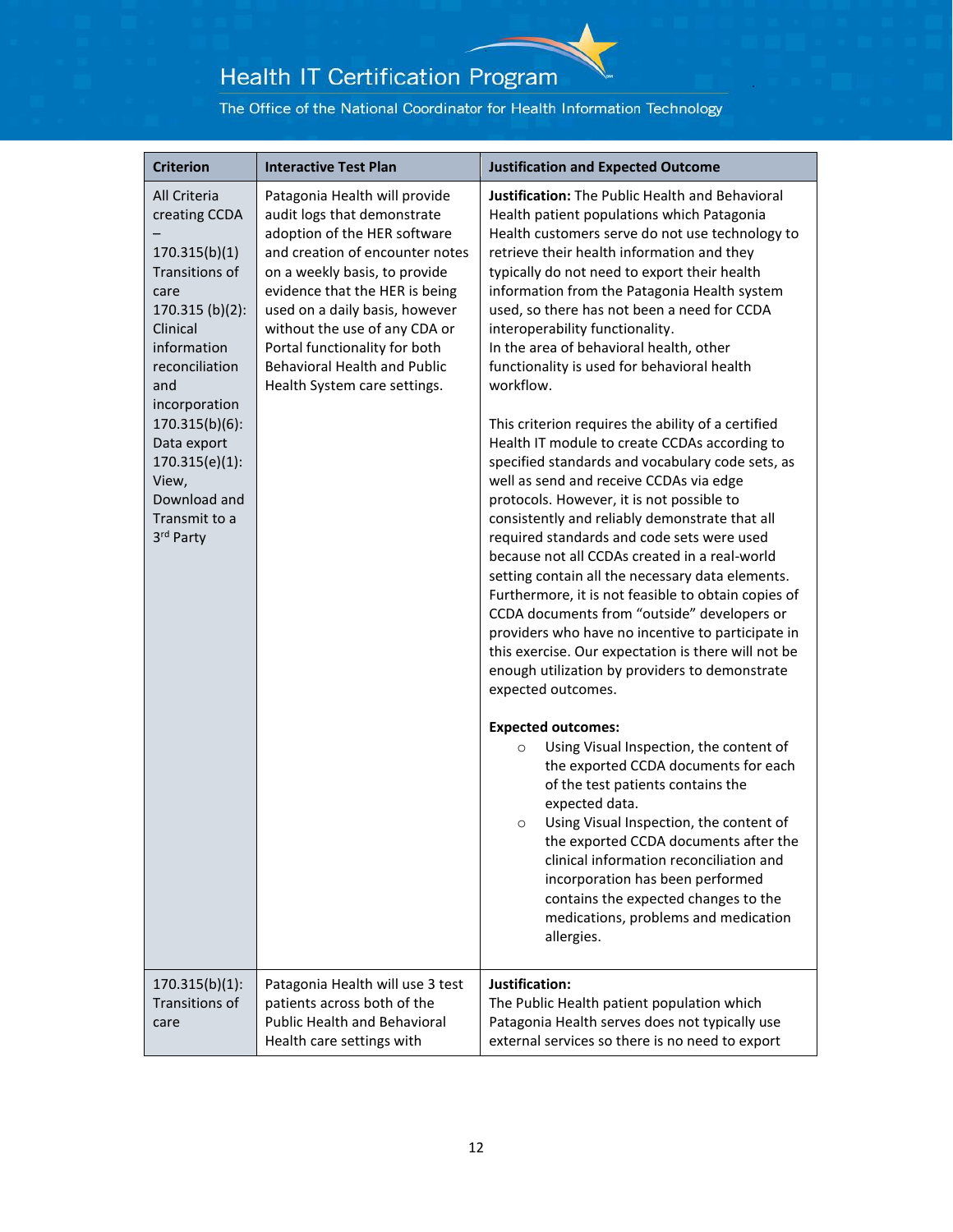| 170.315 (b)(2):<br>Clinical<br>information<br>reconciliation<br>and<br>incorporation<br>$170.315(b)(6)$ :<br>Data export | representative test data which<br>includes medications, problems<br>and medication allergies and<br>export both individual test<br>patients and the set of patients.<br>Patagonia Health will use the<br><b>Transitions of Care functionality</b><br>to create the CCDA document<br>for each patient, and then<br>modify the exported CCDA to<br>add/change data in a way that is<br>representative of typical clinical<br>encounters for each of the<br>medications, problems and<br>medication allergies and import<br>them back into the system.<br>Patagonia Health will then run<br>through the steps of performing<br>the workflow to reconcile and<br>incorporate the CCDA with the<br>new/changed medications,<br>problems and medication<br>allergies and re-export the test<br>patients. | data or import clinical information from other<br>organizations.<br>In the area of behavioral health other<br>functionality is used for behavioral health<br>workflow. As a result, there is low adoption of<br>these criteria in the Real World to date, however<br>interactive testing will be used to demonstrate<br>that the certified capabilities are available in the<br>production environment for us if needed.<br><b>Expected outcomes:</b><br>Using Visual Inspection, the content of<br>$\circ$<br>the exported CCDA documents for each<br>of the test patients contains the<br>expected data.<br>CCDAs can be imported and medications,<br>$\circ$<br>problems and allergies can be reconciled.<br>Using Visual Inspection, the content of<br>$\circ$<br>the exported CCDA documents after the<br>clinical information reconciliation and<br>incorporation has been performed<br>contains the expected changes to the<br>medications, problems and medication<br>allergies. |
|--------------------------------------------------------------------------------------------------------------------------|----------------------------------------------------------------------------------------------------------------------------------------------------------------------------------------------------------------------------------------------------------------------------------------------------------------------------------------------------------------------------------------------------------------------------------------------------------------------------------------------------------------------------------------------------------------------------------------------------------------------------------------------------------------------------------------------------------------------------------------------------------------------------------------------------|------------------------------------------------------------------------------------------------------------------------------------------------------------------------------------------------------------------------------------------------------------------------------------------------------------------------------------------------------------------------------------------------------------------------------------------------------------------------------------------------------------------------------------------------------------------------------------------------------------------------------------------------------------------------------------------------------------------------------------------------------------------------------------------------------------------------------------------------------------------------------------------------------------------------------------------------------------------------------------------|
|                                                                                                                          | Once this is complete, Patagonia<br>will use the Data export<br>functionality to export the<br>updated patients one at a time,<br>and as a batch, as well as using a<br>timeframe search.                                                                                                                                                                                                                                                                                                                                                                                                                                                                                                                                                                                                          |                                                                                                                                                                                                                                                                                                                                                                                                                                                                                                                                                                                                                                                                                                                                                                                                                                                                                                                                                                                          |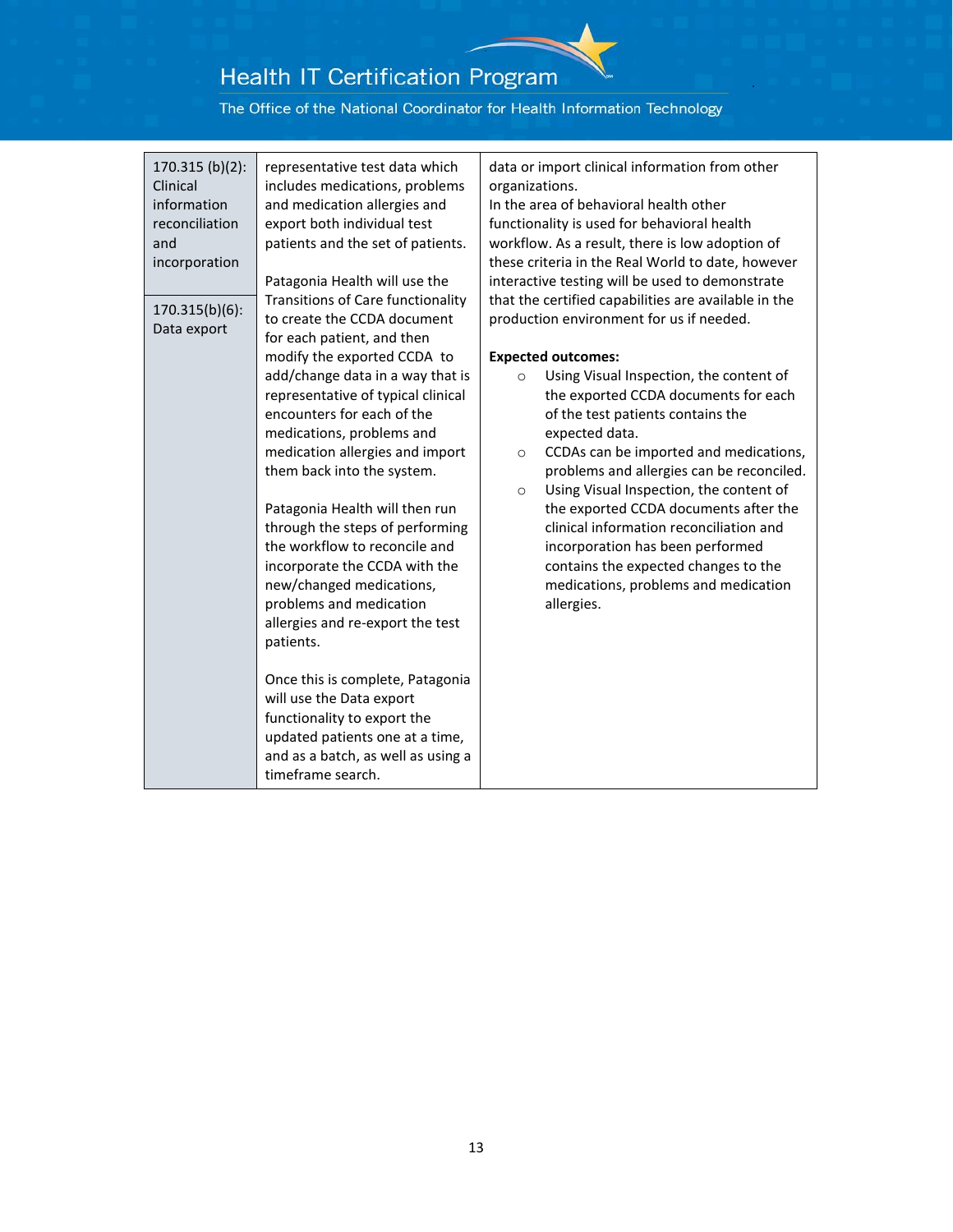| $170.315(e)(1)$ :<br>View,<br>Download and<br>Transmit to a<br>3rd Party                            | Patagonia Health will use the 3<br>test patients in each of the care<br>settings which includes<br>representative data.<br>Patagonia will then view,<br>download and transmit each of<br>the test patient data through<br>the patient's portal.                                                                                                                                                                                                                             | Justification:<br>The Public Health patient population which<br>Patagonia Health serves does not typically use<br>technology, so there is no adoption rate for the<br>patient portal.<br>In the area of behavioral health other<br>functionality is used for behavioral health<br>workflow.<br><b>Expected outcomes:</b><br>Using Visual Inspection, the content of<br>$\circ$<br>the patient data viewed through the<br>patient portal for each of the test<br>patients contain the expected data.<br>Using Visual Inspection, the content of<br>$\circ$<br>the patient data downloaded through<br>the patient portal for each of the test<br>patients contain the expected data.<br>Using Visual Inspection, the content of<br>$\circ$<br>the patient data transmitted (using email<br>and an encrypted method) through the<br>patient portal for each of the test<br>patients contain the expected data. |
|-----------------------------------------------------------------------------------------------------|-----------------------------------------------------------------------------------------------------------------------------------------------------------------------------------------------------------------------------------------------------------------------------------------------------------------------------------------------------------------------------------------------------------------------------------------------------------------------------|-------------------------------------------------------------------------------------------------------------------------------------------------------------------------------------------------------------------------------------------------------------------------------------------------------------------------------------------------------------------------------------------------------------------------------------------------------------------------------------------------------------------------------------------------------------------------------------------------------------------------------------------------------------------------------------------------------------------------------------------------------------------------------------------------------------------------------------------------------------------------------------------------------------|
| $170.315(f)(2)$ :<br>Transmission<br>to public<br>health<br>agencies -<br>syndromic<br>surveillance | Patagonia Health will use at<br>least 3 test patients in the<br>urgent care settings as part of<br>our public health care setting<br>and update the patients with a<br>confirmed diagnosis to trigger a<br>syndromic surveillance event.<br>Patagonia Health will use the<br>NIST syndromic surveillance<br>HLv2 tool found here:<br>https://hl7v2-ss-r2-<br>testing.nist.gov/ss-r2/#/home to<br>confirm that the PHIN ADT<br>message conforms to the<br>expected standard. | Justification:<br>Syndromic surveillance is not relevant in the<br>behavioral health setting, so only the Public<br>Health environment will be tested.<br>Due to the funding model of the public health<br>systems Patagonia Health serves electronic<br>syndromic surveillance reporting has not been a<br>priority, and other means continue to be used to<br>report syndromic surveillance.<br><b>Expected outcomes:</b><br>A PHIN ADT message for syndromic<br>$\circ$<br>surveillance will be automatically<br>generated upon the detection of a<br>syndromic surveillance event.<br>The PHIN ADT message contains the<br>$\circ$<br>correct syndromic surveillance<br>information and conforms to the<br>standard.                                                                                                                                                                                    |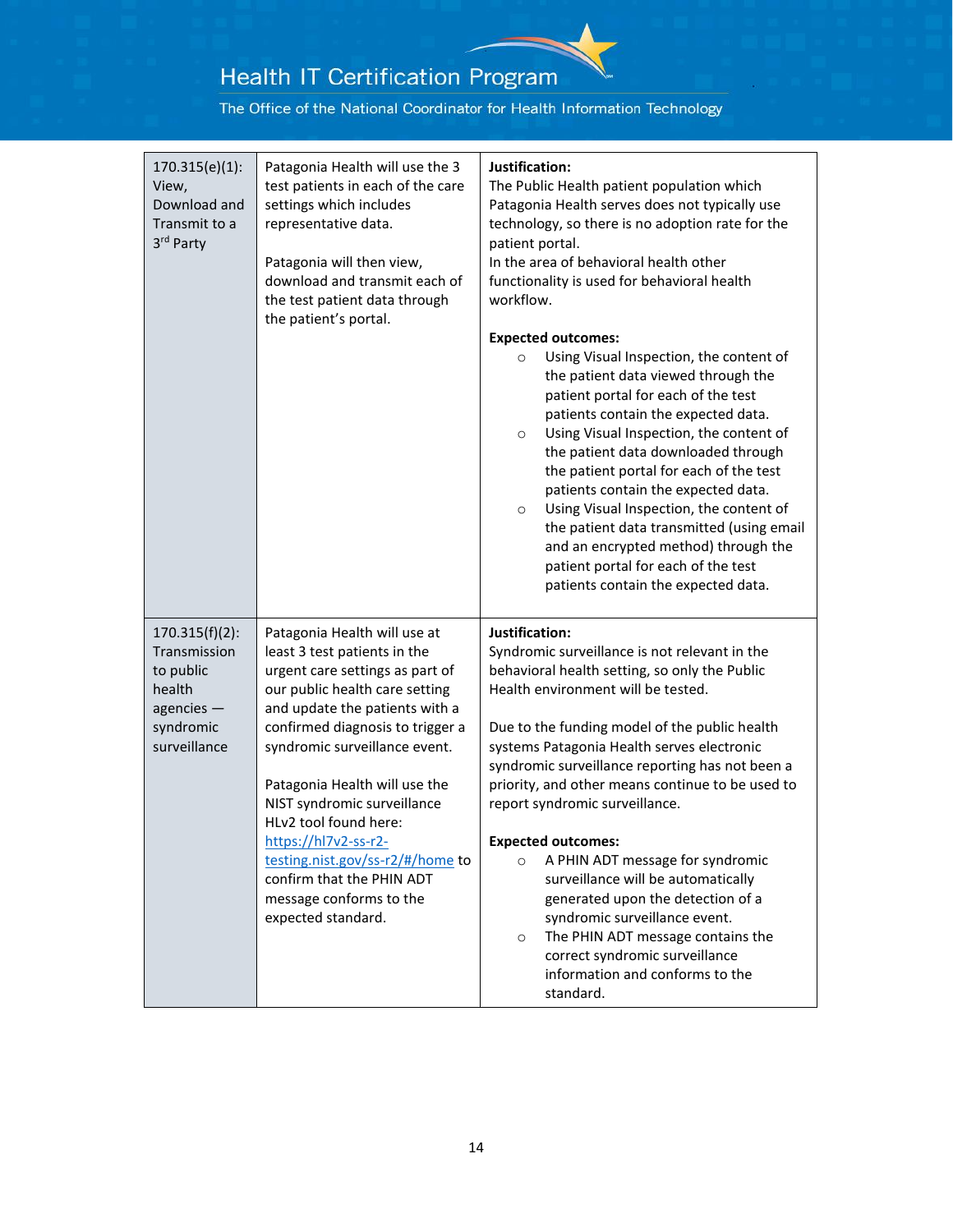The Office of the National Coordinator for Health Information Technology

| $170.315 (g)(7)$ :<br>Application<br>Access -<br><b>Patient</b><br>Selection<br>meets170.315                                                   | Patagonia will use Postman to<br>demonstrate that a patient user<br>can request their own data from<br>the API hosted in the cloud-<br>based staging environment.<br>The patient will follow these                                                                   | <b>Justification:</b> Due to the funding model of the<br>public health systems Patagonia Health serves<br>there has been no up take in the creation of APIs.<br>We expect that due to the lack of dedicated IT<br>staff and lack of technology focus of patients, that<br>API criteria are not a priority for adoption. For<br>Behavioral Health, the risk of allowing access |
|------------------------------------------------------------------------------------------------------------------------------------------------|----------------------------------------------------------------------------------------------------------------------------------------------------------------------------------------------------------------------------------------------------------------------|-------------------------------------------------------------------------------------------------------------------------------------------------------------------------------------------------------------------------------------------------------------------------------------------------------------------------------------------------------------------------------|
| $(g)(8)$ :<br>Application<br>Access - Data<br>Category<br>Request<br>meets170.315<br>$(g)(9)$ :<br>Application<br>Access - All<br>Data Request | high-level steps:<br>Test user logs into test<br>$\bullet$<br>app as patient and<br>looks up their test<br>results.<br>Test app queries the<br>$\bullet$<br>API for discrete CCDS<br>fields<br>Test ap queries the API<br>$\bullet$<br>for patient CCDA<br>documents | using APIs has not been deemed acceptable.<br><b>Expected outcomes:</b><br>Patient ID is accepted, and token is<br>$\bullet$<br>returned<br>Patient CCDS data is visible in the app as<br>$\bullet$<br>either discreet data fields or as a CCDA                                                                                                                               |

#### SCHEDULE OF KEY MILESTONES

Real World test planning will commence in first quarter of 2022. Each phase is expected to take 90-days to complete, with report writing to occur end of 2022/early 2023.

| <b>Key Milestone</b>     | <b>Care Setting</b>                                                   | Date/Timeframe |
|--------------------------|-----------------------------------------------------------------------|----------------|
| Scheduling and logistics | <b>Public Health Systems</b><br>$\bullet$<br><b>Behavioral Health</b> | 90-days        |
| Data collection          | <b>Public Health Systems</b><br><b>Behavioral Health</b>              | 90-days        |
| Review and collate data  | <b>Public Health Systems</b><br>$\bullet$<br><b>Behavioral Health</b> | 90-days        |
| Writing report           | Public Health Systems<br><b>Behavioral Health</b>                     | 90-days        |

### ATTESTATION

This Real World Testing plan is complete with all required elements, including measures that address all certification criteria and care settings. All information in this plan is up to date and fully addresses the Health IT Developer's Real World Testing requirements.

Authorized Representative Name: Zeke B.G. Zecca